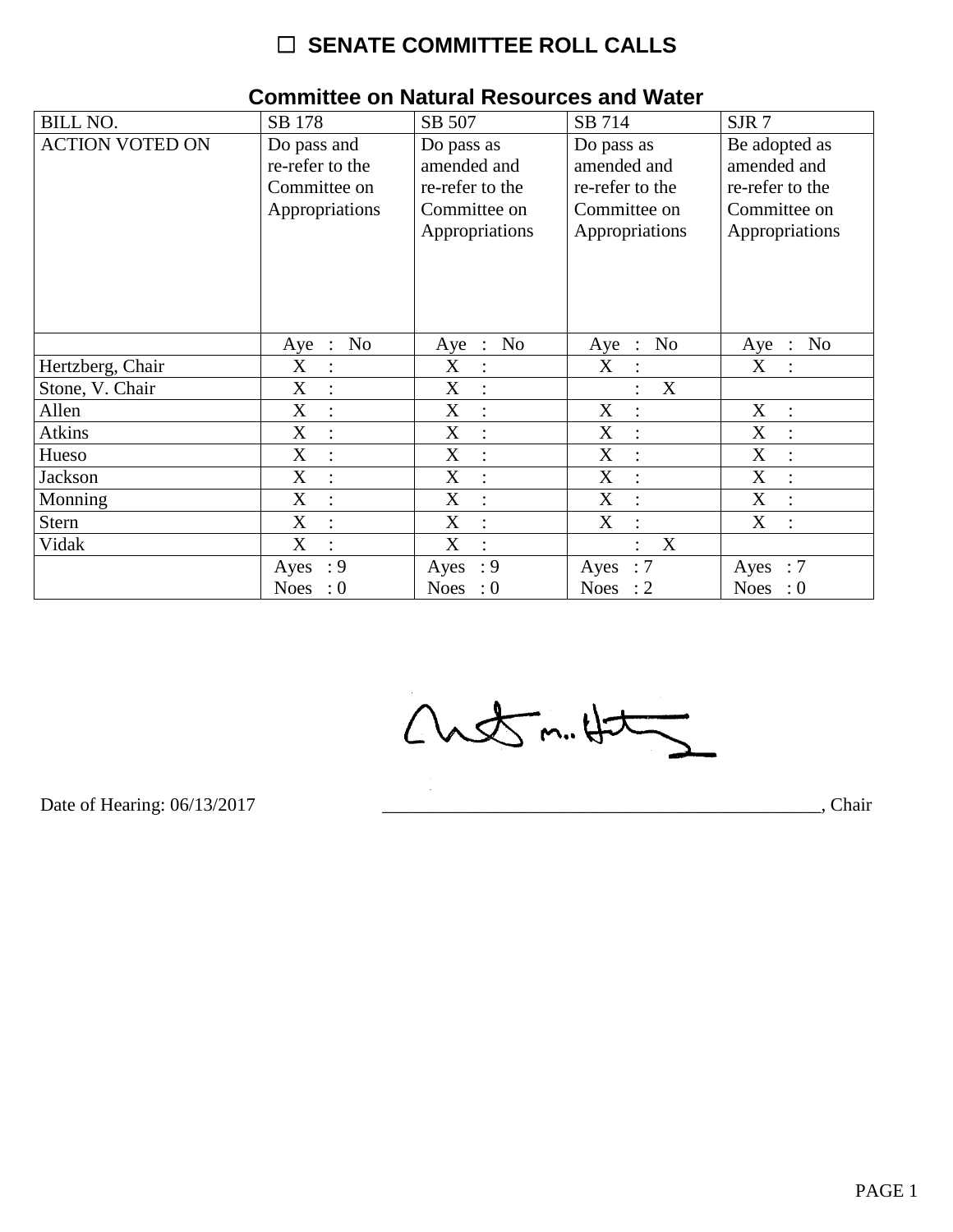# $\Box$  SENATE COMMITTEE ROLL CALLS

| <b>BILL NO.</b>        | AB 184                        | AB 321              | AB 436              | AB 1191             |
|------------------------|-------------------------------|---------------------|---------------------|---------------------|
| <b>ACTION VOTED ON</b> | Do pass and                   | Do pass             | Do pass and         | Do pass and         |
|                        | re-refer to the               |                     | re-refer to the     | re-refer to the     |
|                        | Committee on                  |                     | Committee on        | Committee on        |
|                        | Appropriations                |                     | Appropriations      | Appropriations      |
|                        |                               |                     | with the            | with the            |
|                        |                               |                     | recommendation:     | recommendation:     |
|                        |                               |                     | To consent          | To consent          |
|                        |                               |                     | calendar            | calendar            |
|                        |                               |                     |                     |                     |
|                        | No<br>$Aye$ :                 | Aye : No            | Aye : No            | No<br>Aye<br>$\sim$ |
| Hertzberg, Chair       | X<br>$\ddot{\phantom{a}}$     | X<br>$\ddot{\cdot}$ | X<br>$\ddot{\cdot}$ | X                   |
| Stone, V. Chair        | X                             | X                   | X                   | X                   |
| Allen                  | X<br>$\ddot{\cdot}$           | X<br>$\ddot{\cdot}$ | X<br>$\ddot{\cdot}$ | X<br>$\ddot{\cdot}$ |
| <b>Atkins</b>          | $\mathbf X$<br>$\ddot{\cdot}$ | X<br>$\ddot{\cdot}$ | X<br>$\ddot{\cdot}$ | $\mathbf X$         |
| Hueso                  | X                             | X                   | X                   | X                   |
| Jackson                | X<br>$\ddot{\cdot}$           | X<br>$\ddot{\cdot}$ | X<br>$\ddot{\cdot}$ | X<br>$\ddot{\cdot}$ |
| Monning                | X<br>$\vdots$                 | X<br>$\vdots$       | X<br>$\ddot{\cdot}$ | X                   |
| <b>Stern</b>           | $\mathbf X$                   | X<br>$\ddot{\cdot}$ | X<br>$\ddot{\cdot}$ | X                   |
| Vidak                  | X<br>$\cdot$                  | X<br>$\bullet$      | X                   | X<br>$\cdot$        |
|                        | :7<br>Ayes                    | : 9<br>Ayes         | $\cdot$ 9<br>Ayes   | : 9<br>Ayes         |
|                        | Noes : $2$                    | Noes : $0$          | Noes : $0$          | Noes : $0$          |

### **Committee on Natural Resources and Water**

Chetm.Ht

Date of Hearing: 06/13/2017

Chair, Chair